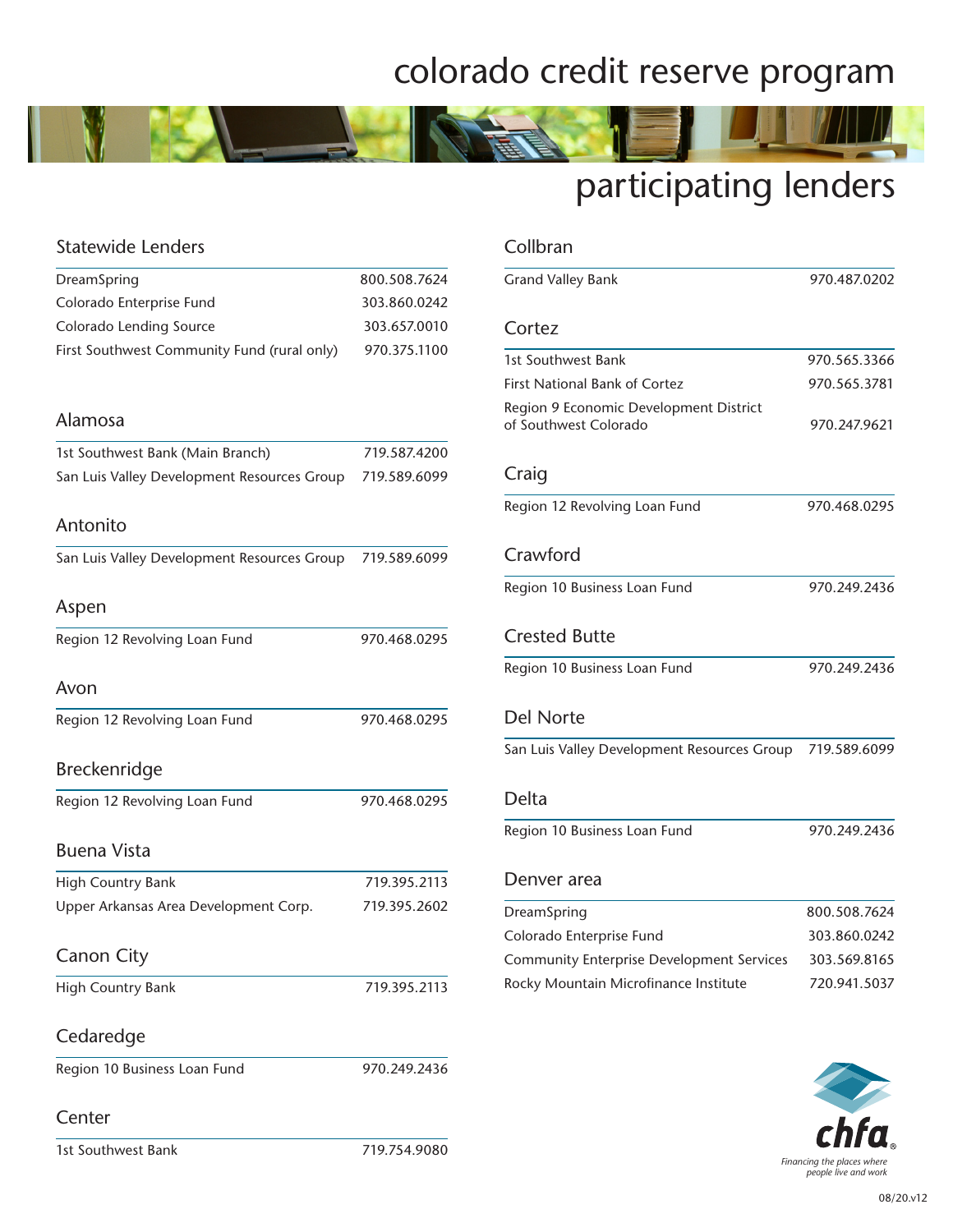### colorado credit reserve program



#### Dolores Region 9 Economic Development District of Southwest Colorado 970.247.9621 Durango 1st Southwest Bank 970.375.1100 TBK Bank 970.247.3020 Region 9 Economic Development District of Southwest Colorado 970.247.9621 Eagle Region 12 Revolving Loan Fund 970.468.0295 Eastern Plains Character Based Small Business Loan Fund 303.657.0010 Edwards Region 12 Revolving Loan Fund 970.468.0295 Fairplay Upper Arkansas Area Development Corp. 719.395.2602 Fort Garland San Luis Valley Development Resources Group 719.589.6099 Frisco Region 12 Revolving Loan Fund 970.468.0295 Fruita Grand Valley Bank 970.858.7555 Glenwood Springs Region 12 Revolving Loan Fund 970.468.0295 Grand Junction

| <b>Grand Valley Bank</b> |  |
|--------------------------|--|

| Gunnison                                                        |              |
|-----------------------------------------------------------------|--------------|
| Region 10 Business Loan Fund                                    | 970.249.2436 |
| Hot Sulphur Springs                                             |              |
| Region 12 Revolving Loan Fund                                   | 970.468.0295 |
| <b>Hotchkiss</b>                                                |              |
| Region 10 Business Loan Fund                                    | 970.249.2436 |
| Lake City                                                       |              |
| Region 10 Business Loan Fund                                    | 970.249.2436 |
| Leadville                                                       |              |
| Upper Arkansas Area Development Corp.                           | 719.395.2602 |
| <b>Mancos</b>                                                   |              |
| <b>First National Bank of Cortez</b>                            | 970.564.9478 |
| Region 9 Economic Development District<br>of Southwest Colorado | 970.247.9621 |
| Meeker                                                          |              |
| Region 12 Revolving Loan Fund                                   | 970.468.0295 |
| <b>Monte Vista</b>                                              |              |
| San Luis Valley Development Resources Group                     | 719.589.6099 |
| Montrose                                                        |              |
| Region 10 Business Loan Fund                                    | 970.249.2436 |
|                                                                 |              |